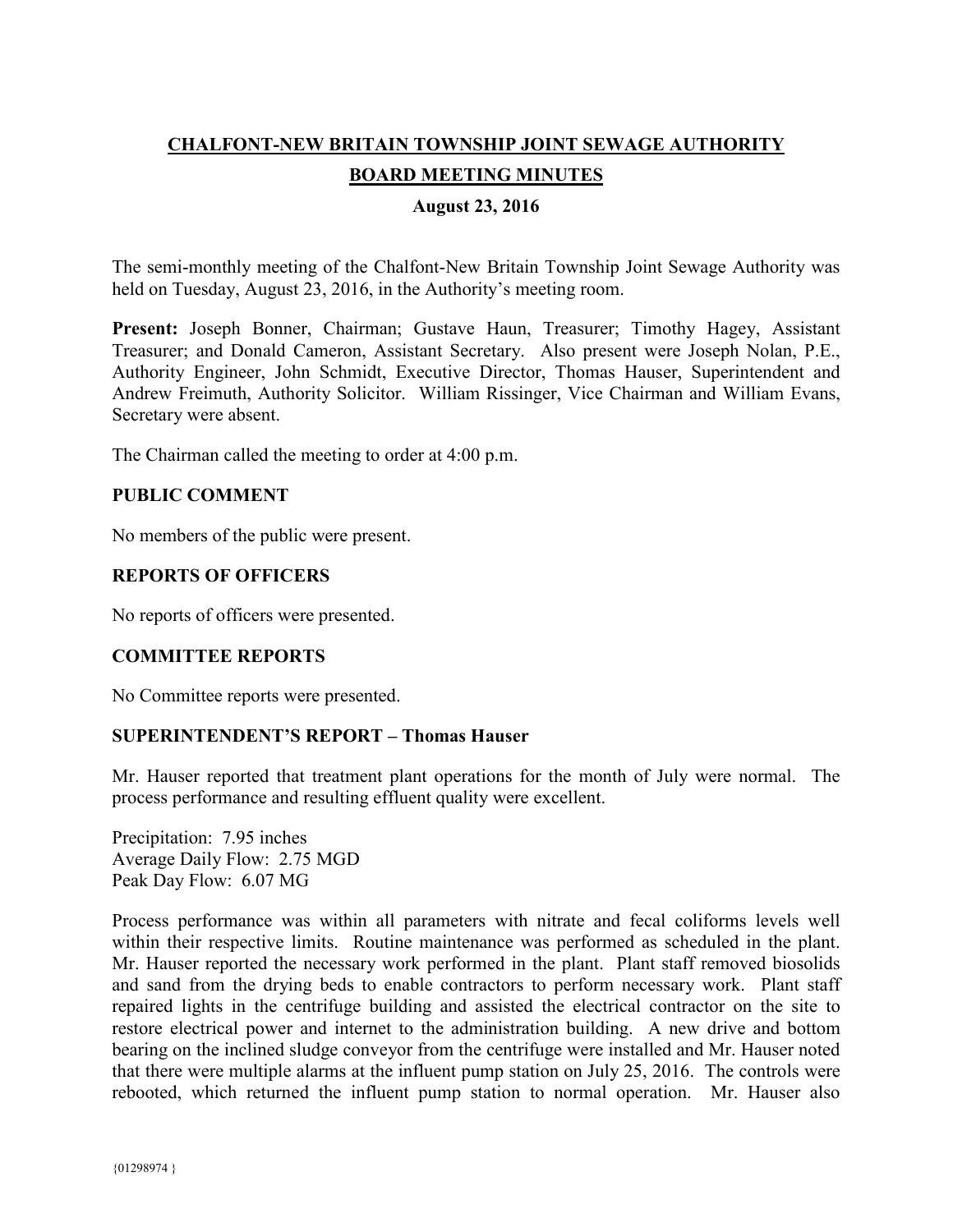reported that sludge leaked from a partially removed pipe for the No. 1 digester and accumulated in the basement. The leak was stopped and plant staff cleaned-up the leakage.

In the collection system, the "B" meter run was read, twenty-three (23) manhole chimneys were sealed and three (3) manholes were raised. A lateral installation at 119 North Lane was inspected. Verizon addressed issues within the operation of the telephones at Pump Station Nos. 4 and 6. PA One Call markings were performed along with sanitary sewer installation inspections for the Colebrook development on School House Road.

A question was asked from the Board about the extent of the sludge leak. Mr. Hauser reported that the leak was minor and contained.

# **EXECUTIVE DIRECTOR'S REPORT – John E. Schmidt**

Mr. Schmidt introduced Jamie Schlesinger from PFM Financial Advisors LLC to discuss renegotiating and refinancing options related to the Authority's existing debt. Mr. Schlesinger presented the Board with information regarding the possibility of refinancing the Authority's existing debt with another bank for a fix term and the possibility of renegotiating the terms of the existing debt with Univest Bank. Mr. Schlesinger recommended that the Authority approach the marketplace about a possible refinancing while at the same time discussing the possible renegotiation of the existing terms of the debt with Univest. He noted for the Board that one downside of refinancing existing debt with a new bank would be the possibility of pre-payment limitation for some period of time in the future.

Mr. Cameron inquired about extending the term of the existing debt. There was general discussion regarding the pros and cons of extending the term and the current condition of the Authority's cash flow. Mr. Schlesinger noted that an extended term would likely result in a higher interest rate, although the rate would probably be fixed. Mr. Schmidt reported that the Authority currently has no cash flow concerns.

Mr. Schmidt asked about the impact of a refinancing on any potential borrowings by the Authority in the future. Mr. Schlesinger opined that the Authority is currently in a good position to consider an additional borrowing, if necessary, within the next five (5) years, given the Authority's current debt profile.

There was general discussion between the Board and Mr. Schlesinger regarding the scope of future services to be provided by Mr. Schlesinger and the need for the execution of an agreement between PFM Financial Advisors LLC and the Authority with regard to such services.

Mr. Haun indicated that he would like to see information and projections related to shortening the term of the Authority's existing debt. The consensus of the Board was to have Mr. Schlesinger evaluate refinancing and renegotiation options over a seven (7) year term and a ten (10) year term.

**MOTION:** It was **MOVED** by Mr. Haun and **SECONDED** by Mr. Hagey to authorize PFM Financial Advisors LLC to proceed with evaluating the possible refinancing and renegotiation of the Authority's existing debt over a seven (7) year term and a ten (10) year term and to authorize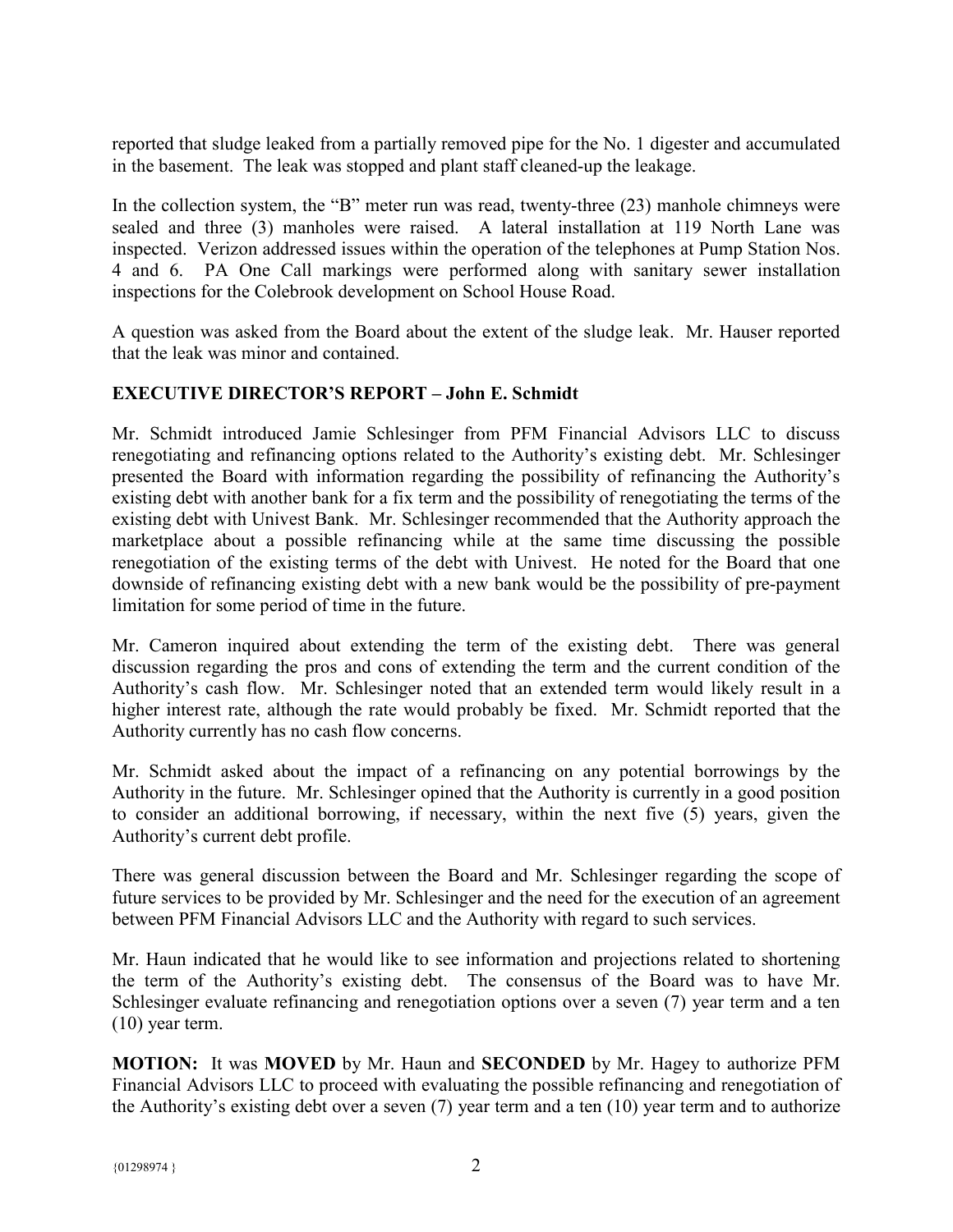the execution of a professional services agreement with PFM Financial Advisors LLC. The Motion was unanimously adopted.

Mr. Schmidt reported that a Sewage Capacity Agreement has been executed by New Britain Township and Blue Bus Holdings with regard to property owned by Blue Bus Holdings in the Township. The development consists of the construction of a two-story office building and the property is located on School House Road. The stated capacity in the Agreement is 2,500 gallons per day.

There was general discussion by the Board regarding the location of the property.

**MOTION:** It was **MOVED** by Mr. Hagey and **SECONDED** by Mr. Cameron to approve the Sewage Capacity Agreement for Blue Bus Holdings at 2,500 gallons per day. The Motion was unanimously adopted.

Mr. Schmidt presented a Developer Agreement for approval by the Board regarding the Toll Brothers development known as New Britain Woods. The developer has paid the required tapping fee to the Authority and provided the Authority with the fee required for future operation and maintenance of the pump station to be constructed as part of the development. Mr. Schmidt also reported that the developer has delivered the required escrow to the Township in connection with the Agreement.

**MOTION:** It was **MOVED** by Mr. Cameron and **SECONDED** by Mr. Haun to approve the Developer Agreement between the Authority and Toll Brothers regarding the New Britain Woods development. The Motion was unanimously adopted.

Mr. Schmidt reported that an executed trail easement agreement has been delivered to New Britain Township for execution and recording by the Township.

Mr. Schmidt asked if any members of the Board had any comments on the draft minutes for the Board's August 9, 2016 meeting. The Board did not have any comments.

## **ENGINEER'S REPORT – Joseph Nolan, P.E.**

In terms of the Phase III Update, Mr. Nolan reported that progress is being made on construction activities related to the front entrance to the administration building and that, in connection therewith, the Authority has complied with all applicable handicap accessibility requirements of Doylestown Township. In addition, work is progressing on the addition to the rear of the administration building and the General Contractor is currently working on the foundation for the new emergency generator.

During roofing work in connection with the Phase III Update, the roofing contractor noticed significant moisture issues with the roof on the biosolids building. CKS observed the condition and requested a proposal to replace the roof. Mr. Nolan reported that the replacement of the roof over the biosolids building is complicated by the fact that it is attached to the roof over the centrifuge building. CKS received pricing from the roofing contractor to replace the roof on